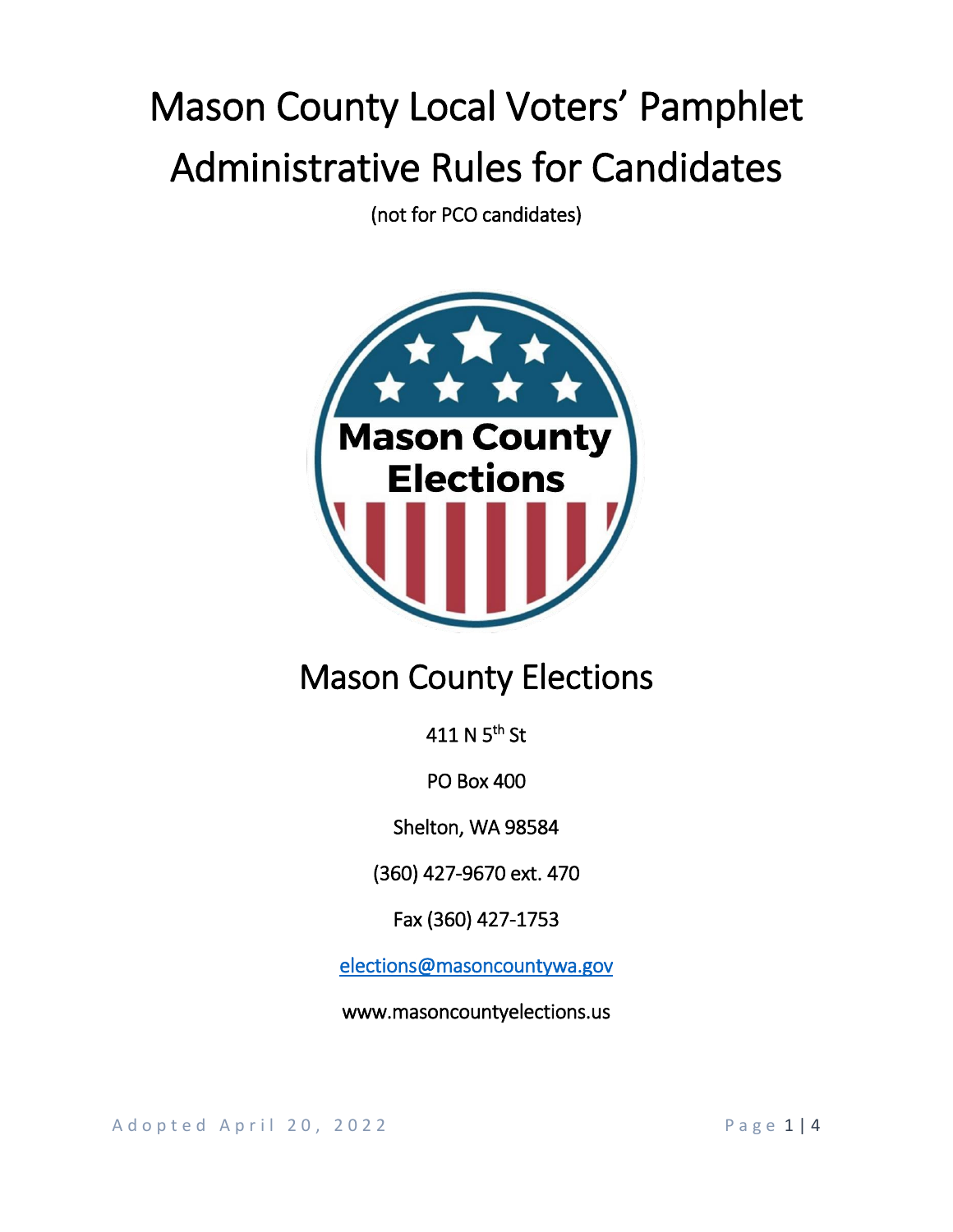# **Purpose**

The purpose of these Administrative Rules is to establish the rules and requirements for candidates on the ballot for inclusion in the Mason County Official Local Voters' Pamphlet.

# **Inclusion in the Local Voters' Pamphlet** (RCW 29A.32.220)

All districts with a race or measure on the ballot in an election will be included in the local voters' pamphlet unless exempted by the Board of County Commissioners. Submissions from federal, state and judicial candidates will not be published in the local voters' pamphlet, except Mason County District Court judge candidates will be included. Precinct committee officers are not eligible for inclusion in the pamphlet.

# **General Provisions**

Each candidate may submit a biography, a statement, a photo and contact information.

- The biography and statement should be carefully prepared, edited and spell checked before submission
- Microsoft Word will be used to verify word counts
- No changes will be allowed after submission
- The same biography, statement, photo and contact information will be used for the Primary and General Election pamphlets
- Candidates filing for an office that spans multiple counties must file in the lead county (the lead county has the largest number of registered voters)
- Mason County will publish submissions for the Elma and McCleary School Districts as approved by the Grays Harbor County Auditor.

The candidate biography, statement, photo and information must be received by 4:00pm the following Friday after the last day of the filing period. We recommended that the candidate contact the Elections Department to ensure that their voters' pamphlet material is received prior to the deadline. After the submission deadline, a candidate may not withdraw material submitted for the voters' pamphlet.

# **Biography and Statement Format and Information**

- Only text is permitted, submitted electronically (.doc, .docx or .txt format) via online candidate portal, USB drive or email. A .pdf is not an acceptable format.
- **Bolding** and ALL CAPS of more than ten percent of the word limit is not allowed.
- Tables, lists, bullets, graphs, charts, cartoons, or caricatures are not allowed.

The Auditor's Office, Elections Department reserves the right to edit the formatting, but will not correct errors in spelling, grammar or punctuation**.** If a biography or statement exceeds the word limit, the Elections Department will contact the candidate by phone or email giving the opportunity to amend the biography and/or statement to meet the word limit. If there is no response or amendment received within two business days of notification, the text at the end of the biography and/or statement will be deleted until the word limit is met. It is the candidate's responsibility to verify that their biography, statement, photo and contact information are complete, correct and meets the requirements before submitting.

# **Biography**

Biography information shall not exceed 100 words and should be organized in accordance with the four subsection headings: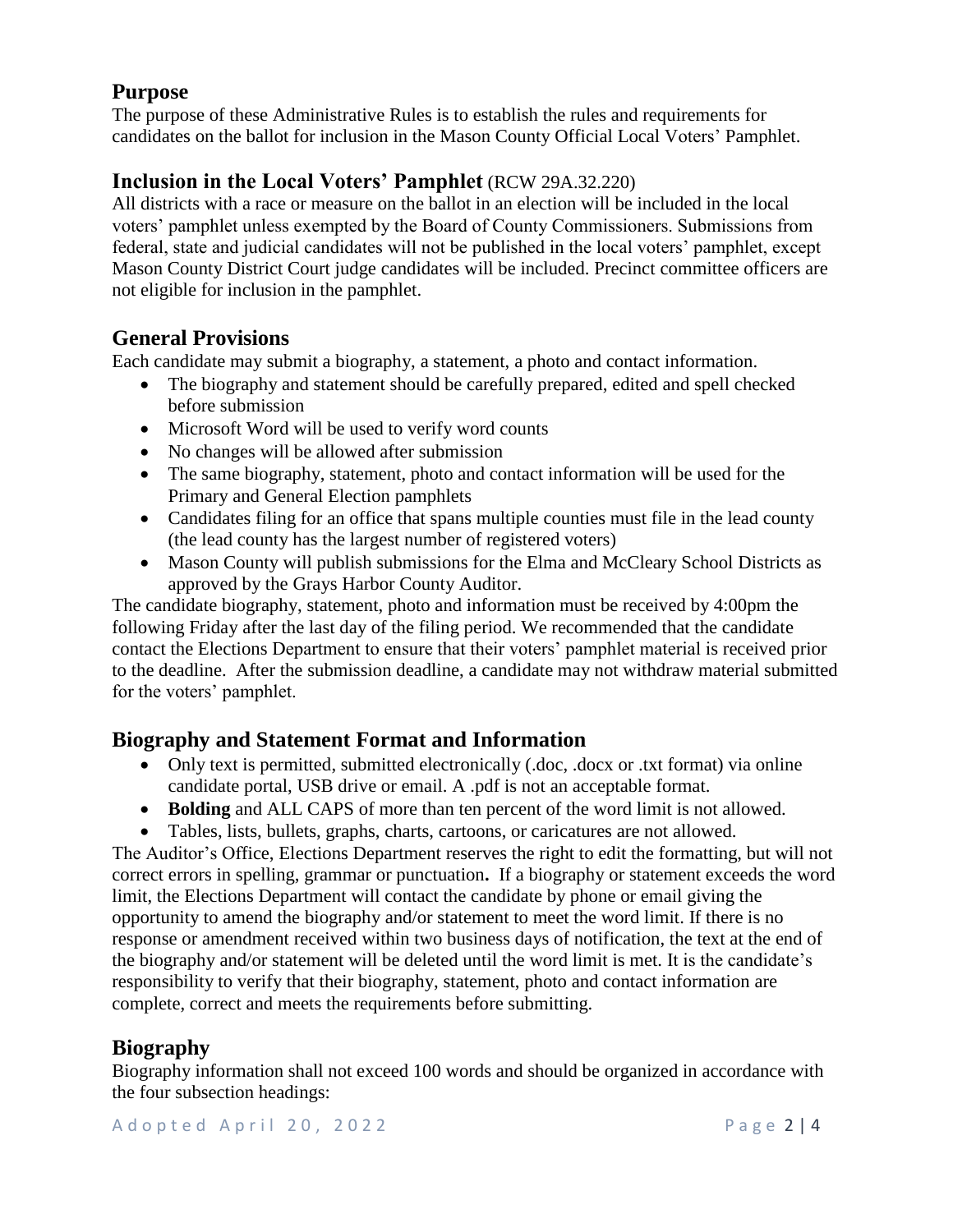- Elected Experience
- Other Experience
- Education
- Community Service

Subsection heading are not included in the word count. If a candidate does not submit information for a subsection heading, "No information submitted" will appear in the subsection space.

#### **Statement**

The candidate's statement shall not exceed 200 words and should only address campaign issues, plans, and ideas of the candidate. If a candidate does not submit a statement, "No statement submitted" will appear in the space.

# **Photo**

One photograph of the candidate may be printed. The Auditor's Office, Elections Department has discretion to crop and/or adjust a photo or to accept an updated photo prior to the deadline. Photos will be rejected that do not meet the criteria outlined below:

- A color (recommended) or black/white photo
- Must be high resolution (recommend minimum of 600x600 pixels) in digital format (.jpeg or .tif)
- A head and shoulders portrait only Cannot be an informal candid photo, cartoon, caricature of any other image that does not accurately portray the candidate or be a group photo
- Must have been taken within 5 years
- No uniforms, judicial robe, or anything suggesting candidate held public office
- Hats (other than religious head coverings) are prohibited
- Background cannot have scenery, flags or other identifiable background images. A plain, light-colored background is recommended
- Photos shall be submitted (in a separate file, not part of the statement or biography) electronically via the Candidate Filing Portal, USB drive or by email

If a candidate does not submit a photo or the photo is rejected, "No photo submitted" will appear in the appropriate space.

# **Contact Information**

The candidate's campaign name, phone number, email address, website and address may be published in the local voters' pamphlet. If the candidate does not submit campaign information, the information on their Declaration of Candidacy Form or profile will be used as the contact information in the local voters' pamphlet. Contact information is not included in the 100-word biography or the 200-word statement word limits.

# **Public Inspection of Statements** (RCW 29A.32.100)

Candidate statements submitted for publication in the local voters' pamphlet shall not be available for release to the public until all statements pertaining to the race have been received or the deadline for submissions has passed. Requests for public inspection of candidate statements shall be made in the same manner as requests for public records.